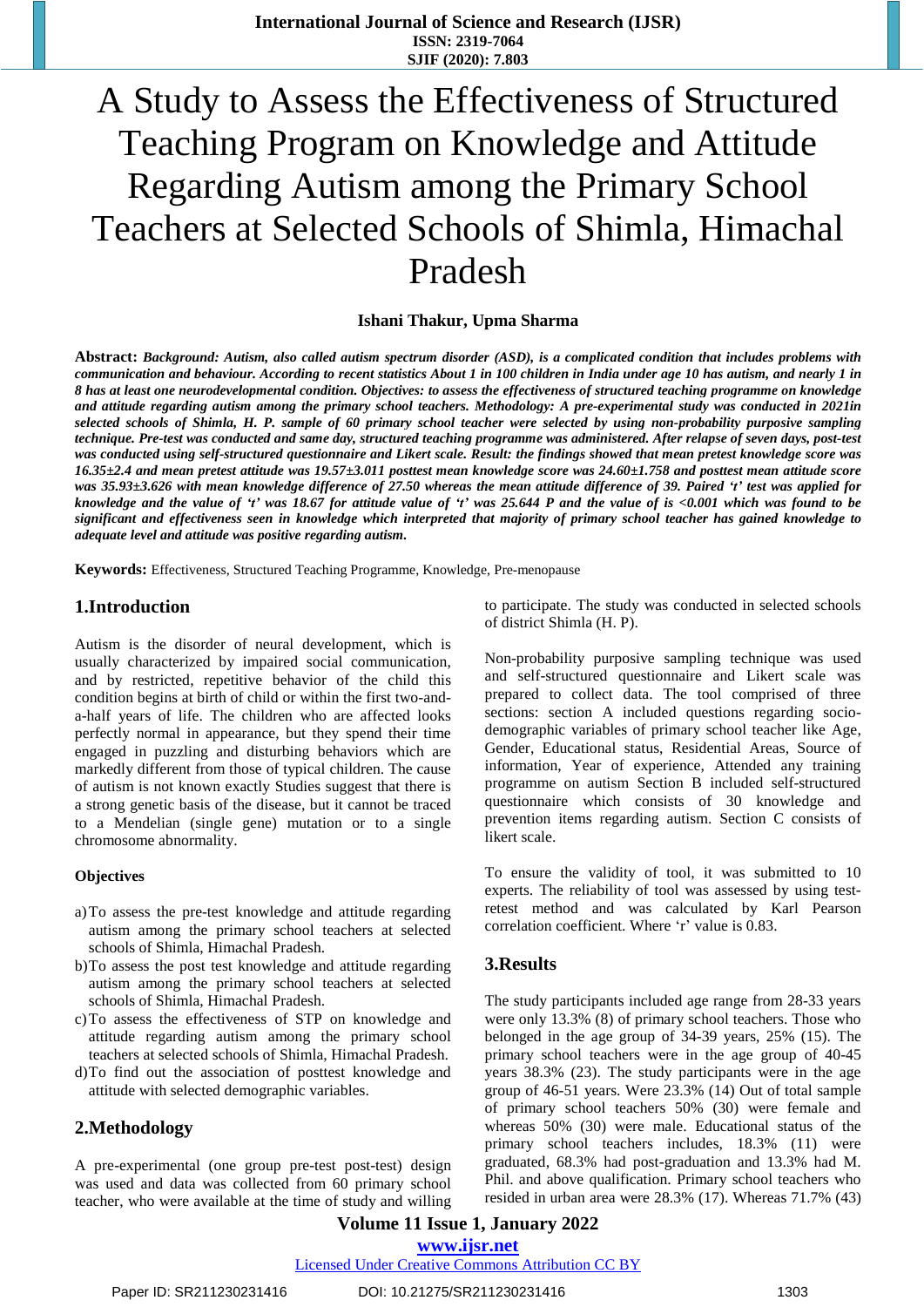# **International Journal of Science and Research (IJSR) ISSN: 2319-7064 SJIF (2020): 7.803**

were from rural area. Primary school teachers who had previous information from mass media (TV, Radio, and Internet) were 71.7% (43) and only 5% (3) were having information from interaction with health care professional.23.3% (14) were obtained information any printed media (books, journals or article) and 0% (0) were having information from any seminar related to autism and

25% (15) teachers had 0-5 years of teaching experience in primary school and 21.7% (13) teachers had 6-10 years of teaching experience in primary school Where as 36.7% (22) were having 11-15 years of teaching experience in primary school.100% (60) of the primary school teachers never attended any training programme on autism.

**Table 1:** Mean SD and Mean Percentage of pre-test knowledge score of primary school teachers regarding autism. **Pre-test knowledge Score**

**(N=60)** 

| <b>Descriptive</b><br><b>Statistics</b> | Mean  | <b>S.D.</b> | <b>Median Score</b> | <b>Maximum</b> | <b>Minimum</b> | Range | Mean% |
|-----------------------------------------|-------|-------------|---------------------|----------------|----------------|-------|-------|
| <b>Pretest</b><br>Knowledge             | 16.35 | 2.420       | 16                  | 21             | 10             |       | 54.50 |
| $Maximum =$                             | 30    | $Minimum=$  |                     |                |                |       |       |

Table illustrates that the Mean SD and mean percentage of pre-test knowledge score among primary school teachers regarding autism. The analysis describe the mean knowledge to be  $16.35\pm2.420$  which is  $54.50\%$  of total mean knowledge percentage score. The above results substantiate that the primary school teachers had poor knowledge regarding autism.

**Table 2:** Mean SD and Mean Percentage of post-test knowledge score of primary school teachers regarding Autism**.**

| <b>Descriptive</b><br><b>Statistics</b> | Mean        | S.D.  | <b>Median Score</b> | <b>Maximum</b> | <b>Minimum</b> | Range     | Mean% |
|-----------------------------------------|-------------|-------|---------------------|----------------|----------------|-----------|-------|
| <b>PRETEST</b><br>ATTITUDE              | 19.57       | 3.011 | 20                  | 26             | 14             | ר ו<br>⊥∠ | 46.60 |
|                                         | $Maximum =$ | 42    | $Minimum=$          | 14             |                |           |       |

Table illustrate that the Mean SD and mean percentage of pre-test attitude among primary school teachers regarding Autism. The analysis describe mean knowledge to be 19.57±3.011 which is 46.60%

#### $(N= 60)$

**Table 3:** Mean SD and Mean Percentage of post-test knowledge score of primary school teachers regarding Autism**.**

|                                         |             |       |                     |                |                |       | $N=60$ |
|-----------------------------------------|-------------|-------|---------------------|----------------|----------------|-------|--------|
| <b>Descriptive</b><br><b>Statistics</b> | <b>Mean</b> | S.D.  | <b>Median Score</b> | <b>Maximum</b> | <b>Minimum</b> | Range | Mean%  |
| Post-test<br>Knowledge                  | 24.60       | 1.758 | 25                  | 28             | 21             |       | 82.00  |
|                                         | $Maximum =$ | 30    | $Minimum=$          |                |                |       |        |

Table illustrate that the Mean SD and mean percentage of post-test knowledge score among primary school teachers regarding autism. The analysis describe mean knowledge to be 24.60±1.758 which is 82.00%

**Table 4:** Mean SD and Mean Percentage of post-test attitude score of primary school teachers regarding Autism Posttest Attitude

|                                         |          |             |                     |                |                |       | $N=60$ |
|-----------------------------------------|----------|-------------|---------------------|----------------|----------------|-------|--------|
| <b>Descriptive</b><br><b>Statistics</b> | Mean     | <b>S.D.</b> | <b>Median Score</b> | <b>Maximum</b> | <b>Minimum</b> | Range | Mean%  |
| <b>Posttest Attitude</b>                | 35.93    | 3.626       | 36                  | 42             | 30             |       | 85.60  |
|                                         | Maxim-um | 42          | $Minimum=$          | 14             |                |       |        |

Table illustrate that the Mean SD and mean percentage of post-test attitude among primary school teachers regarding autism. The analysis reveals mean knowledge to be 35.93±3.626 which is 85.60 %.

| Table 5: Mean SD Mean percentage and Difference between the pre-test and post-test knowledge score regarding autism |
|---------------------------------------------------------------------------------------------------------------------|
| among the primary school teachers                                                                                   |

| <b>Individual Score Gain (Effectiveness)</b> |                              |                        |                   |                                                            |                                                      |             |  |  |  |
|----------------------------------------------|------------------------------|------------------------|-------------------|------------------------------------------------------------|------------------------------------------------------|-------------|--|--|--|
| Mean%                                        | <b>Pre-test</b><br>Knowledge | Post-test<br>Knowledge | <b>Difference</b> | <b>Pre-test</b><br><b>Knowledge Score</b><br>$\frac{6}{9}$ | Post-test<br><b>Knowledge Score</b><br>$\frac{0}{0}$ | Difference% |  |  |  |
| Average                                      | 16.35                        | 24.60                  | 8.25              | 54.50                                                      | 82.00                                                | 27.50       |  |  |  |

# **Volume 11 Issue 1, January 2022**

**www.ijsr.net**

Licensed Under Creative Commons Attribution CC BY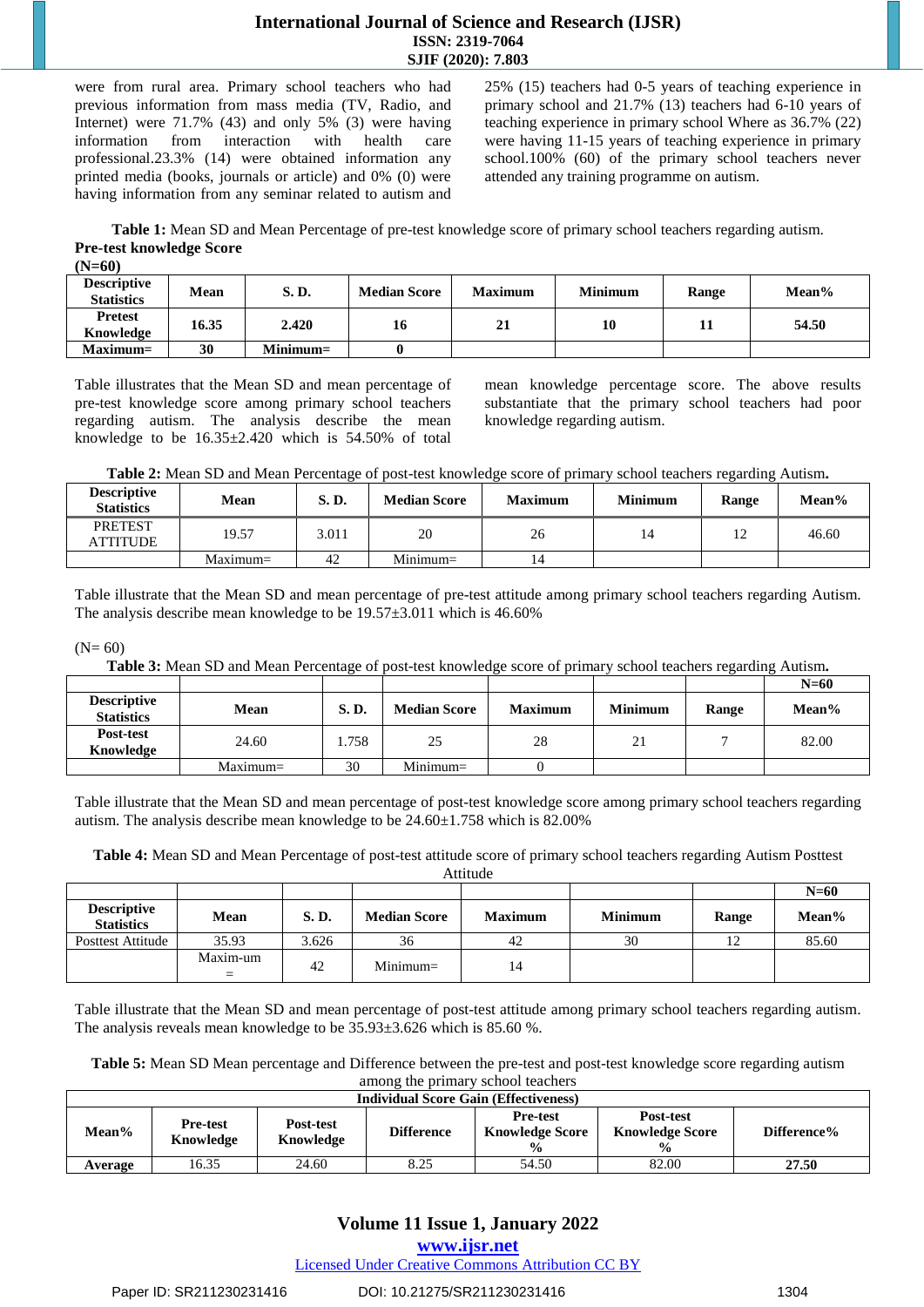### **International Journal of Science and Research (IJSR) ISSN: 2319-7064 SJIF (2020): 7.803**

Table illustrates the Mean, SD, Mean percentage and difference between the pre-test and post-test knowledge score. In the pre-test mean knowledge score was 16.35±2.42 which was 54.50% of total mean knowledge score percentage. In post-test mean knowledge score was 24.60±1.758 which was 82.00% of total mean knowledge

score percentage. The difference in pre-test and post-test mean knowledge score was 27.50%. Hence it was interpreted that Structured Teaching Programme was effective in enhancing the knowledge of primary school teachers regarding autism.

**Table 6:** Mean SD Mean percentage and Difference between the pre-test and post-test attitude regarding autism among the primary school teachers

| <b>Showing Individual Score Gain (Effectiveness)</b> |                      |                       |                   |                                     |                                      |             |  |  |  |
|------------------------------------------------------|----------------------|-----------------------|-------------------|-------------------------------------|--------------------------------------|-------------|--|--|--|
| Mean%                                                | Pre-test<br>Attitude | Post-test<br>Attitude | <b>Difference</b> | <b>Pre-test Attitude</b><br>Score % | <b>Post-test Attitude</b><br>Score % | Difference% |  |  |  |
| Average                                              | 19.57                | 35.93                 | 16.36             | 46.60                               | 85.60                                | 39          |  |  |  |

Table illustrates the Mean, SD, Mean percentage and difference between the pre-test and post-test attitude score. In the pre-test mean attitude score was  $19.57\pm3.01$  which was 46.60% of total mean attitude score percentage. In posttest mean attitude score was 35.93±3.626 which was 85.60% of total mean attitude score percentage. The difference in pre-test and post-test mean attitude score was 39%.

Hence it was interpreted that Structured Teaching Programme was effective in improving the outlook of primary school teachers regarding autim.

**Table7:** Mean SD and Mean percentage of pre-test and post-test knowledge score of primary school teachers regarding Autism.

| .                                   |                                                |       |           |                      |                                |         |                               |  |  |  |
|-------------------------------------|------------------------------------------------|-------|-----------|----------------------|--------------------------------|---------|-------------------------------|--|--|--|
|                                     |                                                |       |           |                      |                                |         | $N=\!\approx\!0$              |  |  |  |
| Knowledge                           | Mean $\pm$ S. D.                               | Mean% | Range     | <b>Mean</b><br>Diff. | <b>Paired T</b><br><b>Test</b> | P value | <b>Table Value at</b><br>0.05 |  |  |  |
| <b>PRETEST</b><br><b>KNOWLEDGE</b>  | $16.35 + 2.42$                                 | 54.50 | $10-21$   |                      |                                | < 0.001 | 2.00                          |  |  |  |
| <b>POSTTEST</b><br><b>KNOWLEDGE</b> | $24.6 + 1.758$                                 | 82.00 | $21 - 28$ | 8.250                | $18.67 * Sig$                  |         |                               |  |  |  |
|                                     | Significance Level < 0.05 Maximum=30 Minimum=0 |       | $df = 59$ |                      |                                |         |                               |  |  |  |

Table demonstrate that paired 't' test was calculated to analyze the difference between he pre-test and post-test knowledge score, so the calculated t value is 18.67 which is higher than the table value i. e.2.00.

| <b>Attitude</b>                    | Mean $\pm$ S. D.                                | Mean%     | Range     | Mean<br>Diff. | <b>Paired T</b><br><b>Test</b> | P value | <b>Table</b><br>Value at<br>0.05 |
|------------------------------------|-------------------------------------------------|-----------|-----------|---------------|--------------------------------|---------|----------------------------------|
| <b>PRETEST</b><br><b>ATTITUDE</b>  | $19.57 + 3.011$                                 | 46.60     | $14 - 26$ |               | $25.644 * Sig$                 |         | 2.00                             |
| <b>POSTTEST</b><br><b>ATTITUDE</b> | $35.93 + 3.626$                                 | 85.60     | $30-42$   | 16.360        |                                | < 0.001 |                                  |
|                                    | Significance Level< 0.05 Maximum=42, Minimum=14 | $df = 59$ |           |               |                                |         |                                  |

**Table 8:** Mean SD and Mean percentage of pre-test and post-test attitude score of primary school teachers regarding Autism

Table 4.13 demonstrate that the paired't' was calculate to analyze the difference between pre-test and post-test attitude, so the calculated t value is 25.644 which is higher than the table value i.e.2.00.

# **4.Conclusion**

This study was mainly focused on assessing the effectiveness of structured teaching programme on knowledge and attitude regarding autism among primary school teachers at the selected school of district Shimla, (H. P). The following conclusions were drawn from the findings of the study. Structured teaching program was an effective method of giving information to the teachers. This method helps for easy understanding and gives more awareness about autism among the primary school teachers.

Hence, findings of the study revealed that majority of primary school teachers were having average knowledge level of 80% leading by 20%with moderately adequate knowledge level. Whereas in pretest attitude 68.3%having negative and 31.7 have positive attitude then structured teaching programme was administered to them which resulted in increase of knowledge level.

# **5.Future scope**

# **Nursing Education**

- The nurse educators have the responsibility to update the knowledge of nursing students on knowledge and awareness about autism.
- The findings of the study can serve as guidelines for the nurse educator for preparing structured teaching program for student nurse regarding autism and their management at early stage too.